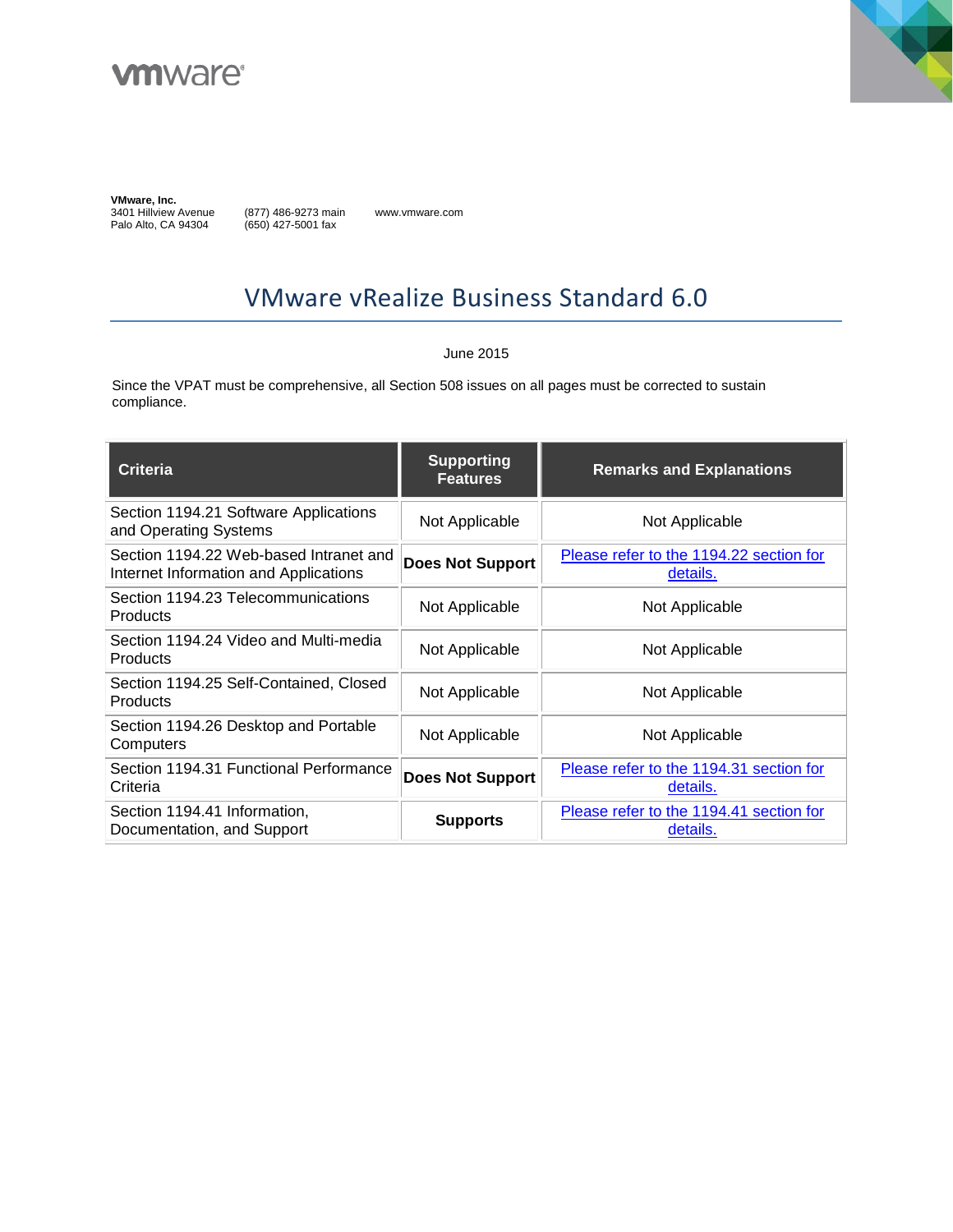## **Support Levels**

| <b>Support Level</b>                                                | <b>Description</b>                                                                                                                                                                                                                                                                                       |
|---------------------------------------------------------------------|----------------------------------------------------------------------------------------------------------------------------------------------------------------------------------------------------------------------------------------------------------------------------------------------------------|
| <b>Supports</b>                                                     | The product fully meets the letter and intent of the<br>Criteria.                                                                                                                                                                                                                                        |
| <b>Supports with Exceptions/Minor</b><br><b>Exceptions</b>          | The product does not fully meet the letter and intent of the<br>Criteria, but provides some level of access relative to the<br>Criteria.                                                                                                                                                                 |
| <b>Supports through Equivalent Facilitation</b>                     | The accessibility tester identified an alternate way to meet<br>the intent of the Criteria or the product does not fully meet<br>the intent of the Criteria.                                                                                                                                             |
| Supports when combined with<br><b>Compatible AT</b>                 | The product fully meets the letter and intent of the Criteria<br>when used in combination with Compatible Assistive<br>Technology (AT). For example, many software programs<br>can provide speech output when combined with a<br>compatible screen reader, commonly used AT for people<br>who are blind. |
| <b>Does Not Support</b>                                             | The product does not meet the letter or intent of the<br>Criteria.                                                                                                                                                                                                                                       |
| <b>Not Applicable</b>                                               | The Criteria does not apply to the specific product.                                                                                                                                                                                                                                                     |
| Not Applicable - Fundamental Alteration<br><b>Exception Applies</b> | A Fundamental Alteration of the product would be<br>required to meet the Criteria (see the access board's<br>standards for the definition of "fundamental alteration").                                                                                                                                  |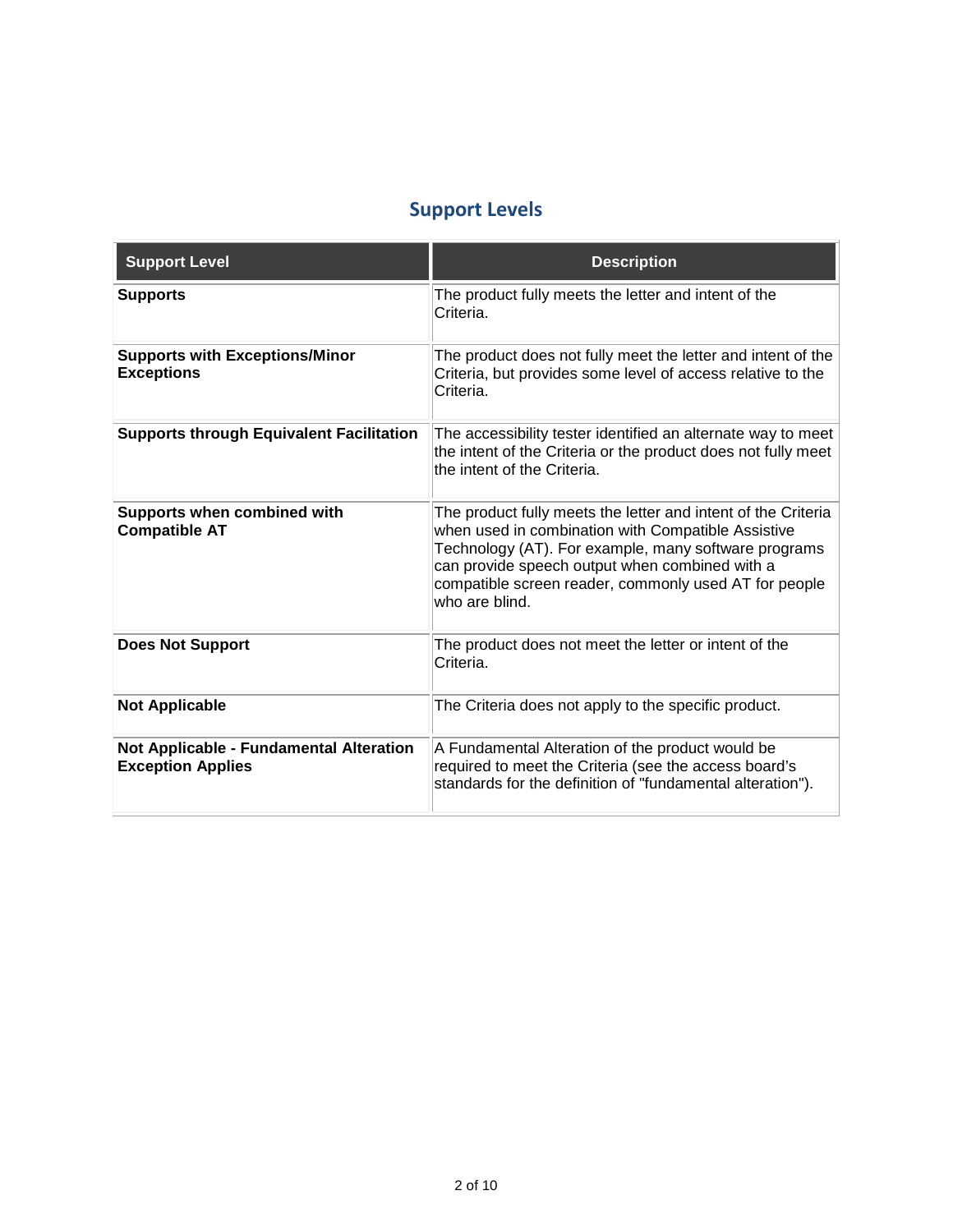# <span id="page-2-0"></span>**§ 1194.22 Web-based Intranet and Internet Information and Applications**

| <b>Criteria</b>                                                                                                                                              | <b>Support Level</b>    | <b>Remarks and Explanations</b>                                                                                                                                                                                                                                                                                                                                                                                                                                                                                                                                                                                                                                                                                                                                                                                                                                                                                                                                                       |
|--------------------------------------------------------------------------------------------------------------------------------------------------------------|-------------------------|---------------------------------------------------------------------------------------------------------------------------------------------------------------------------------------------------------------------------------------------------------------------------------------------------------------------------------------------------------------------------------------------------------------------------------------------------------------------------------------------------------------------------------------------------------------------------------------------------------------------------------------------------------------------------------------------------------------------------------------------------------------------------------------------------------------------------------------------------------------------------------------------------------------------------------------------------------------------------------------|
| (a) A text equivalent for every non-<br>text element shall be provided (e.g.,<br>via "alt", "longdesc", or in element<br>content).                           | <b>Does Not Support</b> | Textual equivalents are missing from nearly<br>every image in vRealize Business Standard<br>6.0. This includes images that visually<br>indicate the name, role, and state of a<br>variety of simulated controls, including<br>expand/collapse controls, buttons, radio<br>buttons, menus, and page tabs. Many<br>standard buttons also lack alternative text.<br>Charts and graphs in vRealize Business<br>Standard 6.0 are rendered via SVG<br>elements without textual equivalents.<br>CSS background images without textual<br>equivalents are also widely used to render<br>both active and static elements, including<br>images for pagination and refresh of data<br>tables, alert, status, show/hide, back and<br>forward buttons, and column sort direction<br>arrows.<br>In addition, the boundaries of simulated<br>dialogs are indicated visually but not<br>textually.<br>Many decorative images are present, but<br>they do not properly provide null alt<br>attributes. |
| (b) Equivalent alternatives for any<br>multimedia presentation shall be<br>synchronized with the presentation.                                               | <b>Not Applicable</b>   | vRealize Business Standard 6.0 does not<br>contain any multimedia presentations.                                                                                                                                                                                                                                                                                                                                                                                                                                                                                                                                                                                                                                                                                                                                                                                                                                                                                                      |
| (c) Web pages shall be designed so<br>that all information conveyed with<br>color is also available without color,<br>for example from context or<br>markup. | <b>Does Not Support</b> | vRealize Business Standard 6.0 uses color<br>in the dashboard graphs and charts, but no<br>directly accessible on-screen content is<br>provided to serve as an alternative for users<br>who cannot discern the color differences<br>The only alternative is indirect, requiring the<br>user to hover the mouse over portions of<br>these charts to view the data in a textual<br>tooltip.<br>In the Edit Cloud Cost form, vRealize<br>Business Standard 6.0 uses orange and<br>blue colors to distinguish whether default or                                                                                                                                                                                                                                                                                                                                                                                                                                                          |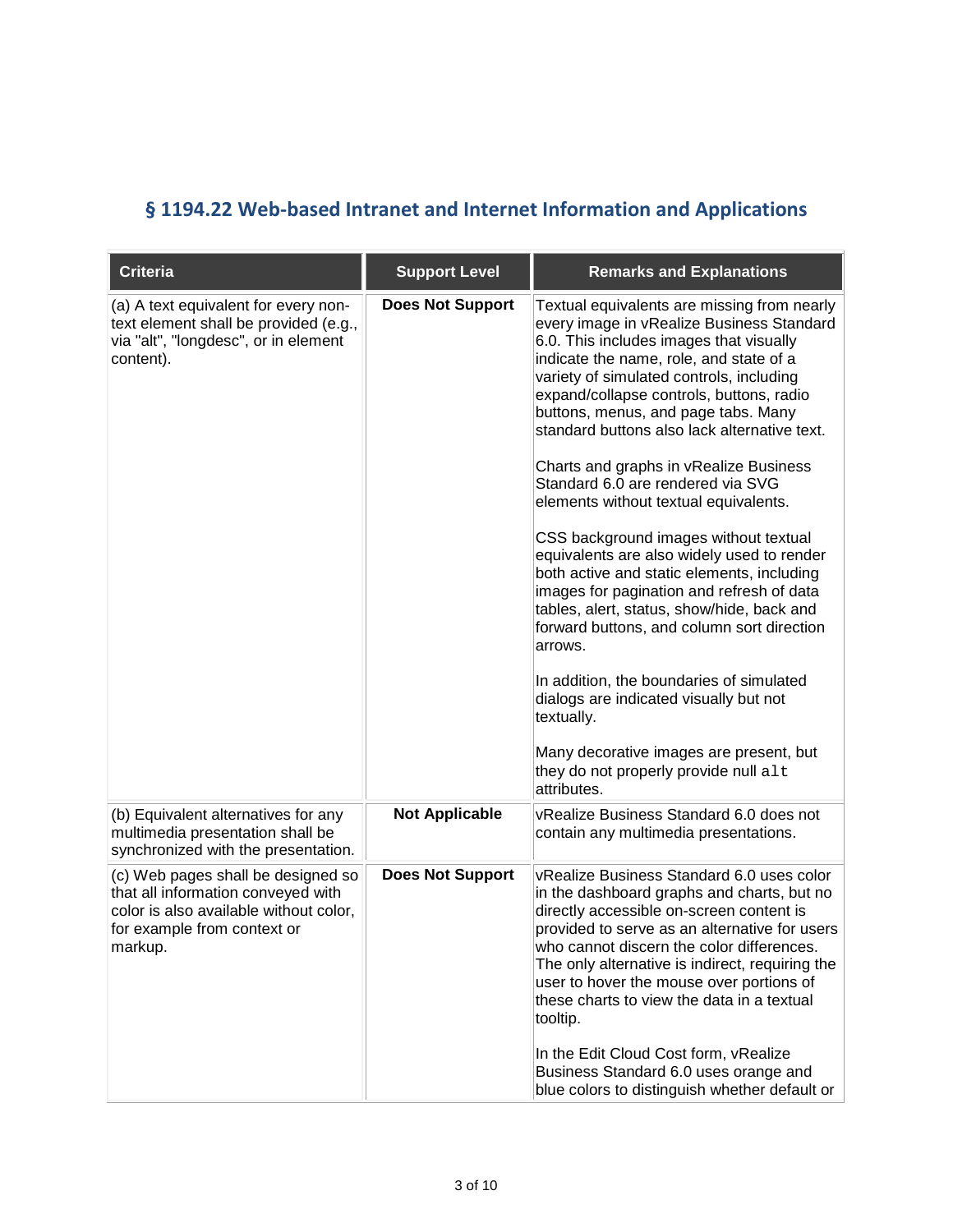| <b>Criteria</b>                                                                                                                                                          | <b>Support Level</b>    | <b>Remarks and Explanations</b>                                                                                                                                                                                                                                                                                                                                                                  |
|--------------------------------------------------------------------------------------------------------------------------------------------------------------------------|-------------------------|--------------------------------------------------------------------------------------------------------------------------------------------------------------------------------------------------------------------------------------------------------------------------------------------------------------------------------------------------------------------------------------------------|
|                                                                                                                                                                          |                         | edited values have been used when<br>determining the cost of an item.                                                                                                                                                                                                                                                                                                                            |
|                                                                                                                                                                          |                         | vRealize Business Standard 6.0 uses color<br>alone to indicate the currently selected page<br>tab and to indicate row selection in data<br>tables.                                                                                                                                                                                                                                               |
| (d) Documents shall be organized<br>so they are readable without<br>requiring an associated style sheet.                                                                 | <b>Does Not Support</b> | vRealize Business Standard 6.0 requires<br>the use of style sheets to lay out information<br>correctly.                                                                                                                                                                                                                                                                                          |
|                                                                                                                                                                          |                         | CSS background images without visible<br>equivalents are also widely used to render<br>both active and static elements, including<br>images for pagination and refresh of data<br>tables, alert, status, show/hide, back and<br>forward buttons, and column sort direction<br>arrows.                                                                                                            |
|                                                                                                                                                                          |                         | Content headings are indicated by purely<br>visual methods, as explicit heading<br>elements are not used.                                                                                                                                                                                                                                                                                        |
|                                                                                                                                                                          |                         | CSS is also used to position the header<br>content and controls at the top of the page<br>and the footer content and controls at the<br>bottom. Without style sheets, the header is<br>actually at the bottom and the footer is at<br>the top. This reflects the fact that even with<br>CSS enabled, screen reader users and<br>keyboard-only users encounter content in<br>this reversed order. |
| (e) Redundant text links shall be<br>provided for each active region of a<br>server-side image map.                                                                      | <b>Not Applicable</b>   | vRealize Business Standard 6.0 does not<br>use server-side image maps.                                                                                                                                                                                                                                                                                                                           |
| (f) Client-side image maps shall be<br>provided instead of server-side<br>image maps except where the<br>regions cannot be defined with an<br>available geometric shape. | <b>Not Applicable</b>   | vRealize Business Standard 6.0 does not<br>utilize client-side image maps.                                                                                                                                                                                                                                                                                                                       |
| (g) Row and column headers shall<br>be identified for data tables.                                                                                                       | <b>Does Not Support</b> | In vRealize Business Standard 6.0's data<br>tables, the cells that act as column headers<br>are not rendered in th elements to identify<br>them explicitly as header cells. For all data<br>tables, the headers are not formatted with                                                                                                                                                           |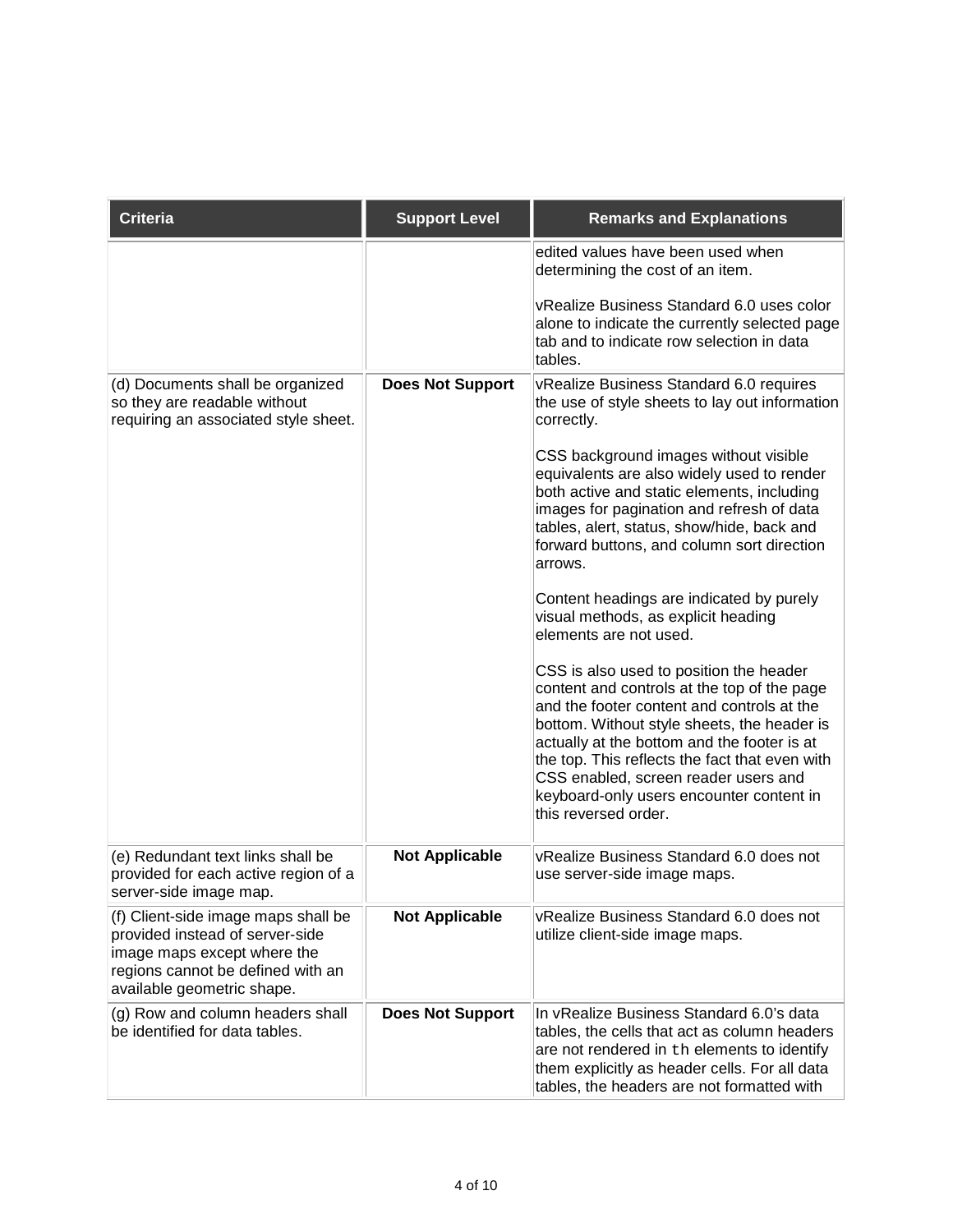| <b>Criteria</b>                                                                                                                                                                                                                                                                                                          | <b>Support Level</b>    | <b>Remarks and Explanations</b>                                                                                                                                                                                                                                                                                                                                     |
|--------------------------------------------------------------------------------------------------------------------------------------------------------------------------------------------------------------------------------------------------------------------------------------------------------------------------|-------------------------|---------------------------------------------------------------------------------------------------------------------------------------------------------------------------------------------------------------------------------------------------------------------------------------------------------------------------------------------------------------------|
|                                                                                                                                                                                                                                                                                                                          |                         | HTML table elements but rather are laid out<br>in div elements above the actual data<br>table.                                                                                                                                                                                                                                                                      |
|                                                                                                                                                                                                                                                                                                                          |                         | In addition, implicit row header cells are not<br>lidentified as headers.                                                                                                                                                                                                                                                                                           |
| (h) Markup shall be used to<br>associate data cells and header<br>cells for data tables that have two or<br>more logical levels of row or column<br>headers.                                                                                                                                                             | <b>Does Not Support</b> | In vRealize Business Standard 6.0's data<br>tables, header cells are not included in the<br>same table as data cells and header cells<br>are not formatted using HTML table<br>elements. This applies to both simple and<br>complex data tables.                                                                                                                    |
|                                                                                                                                                                                                                                                                                                                          |                         | In some tables, each row of the data table is<br>a nested table and the first cell of the row is<br>also a nested table.                                                                                                                                                                                                                                            |
|                                                                                                                                                                                                                                                                                                                          |                         | These problems prevent screen readers<br>from associating data cells with header<br>cells.                                                                                                                                                                                                                                                                          |
| (i) Frames shall be titled with text<br>that facilitates frame identification<br>and navigation                                                                                                                                                                                                                          | <b>Does Not Support</b> | vRealize Business Standard 6.0 renders<br>pages in inline frames whose titles are<br>identical and generic.                                                                                                                                                                                                                                                         |
| (j) Pages shall be designed to avoid<br>causing the screen to flicker with a<br>frequency greater than 2 Hz and<br>lower than 55 Hz.                                                                                                                                                                                     | <b>Supports</b>         | vRealize Business Standard 6.0 does not<br>cause the screen to flash or flicker.                                                                                                                                                                                                                                                                                    |
| (k) A text-only page, with equivalent<br>information or functionality, shall be<br>provided to make a web site comply<br>with the provisions of this part,<br>when compliance cannot be<br>accomplished in any other way. The<br>content of the text-only page shall<br>be updated whenever the primary<br>page changes. | <b>Not Applicable</b>   | vRealize Business Standard 6.0 does not<br>provide any text-only pages.                                                                                                                                                                                                                                                                                             |
| (I) When pages utilize scripting<br>languages to display content, or to<br>create interface elements, the<br>information provided by the script<br>shall be identified with functional<br>text that can be read by Assistive<br>Technology.                                                                              | <b>Does Not Support</b> | vRealize Business Standard 6.0 makes<br>extensive use of scripting to render content.<br>Most active elements in vRealize Business<br>Standard 6.0 are not included in the tab<br>order and cannot be activated or controlled<br>from the keyboard. Many critical-path<br>failures make vRealize Business Standard<br>6.0 effectively inaccessible to keyboard-only |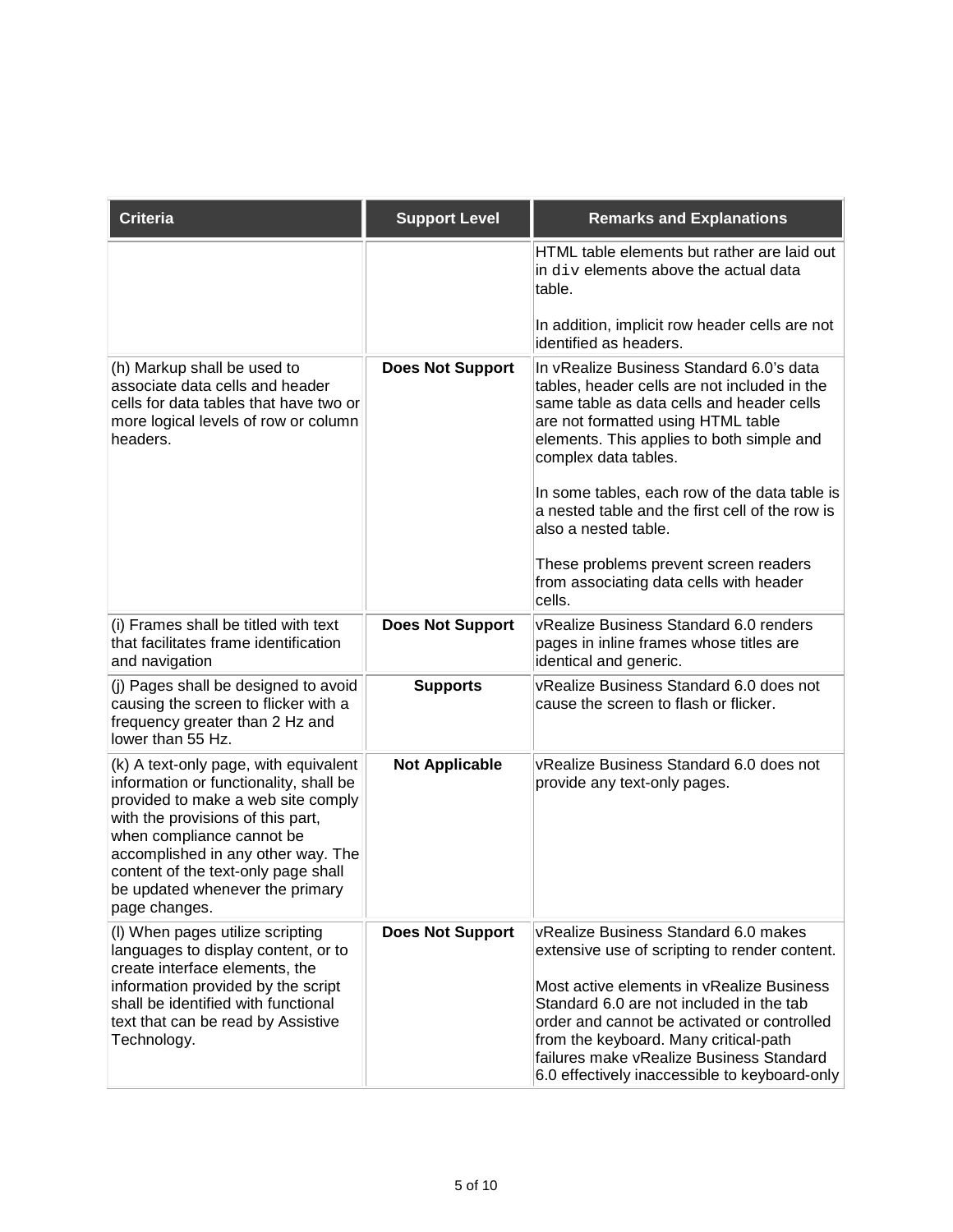| <b>Criteria</b>                                                                                                                                                                                                                                                                                 | <b>Support Level</b>    | <b>Remarks and Explanations</b>                                                                                                                                                                                                                                                                                                                                                                                                                                                                                                                                                                                                                                                                                                                                                                                                                                                                                                                                                                                                                                                 |
|-------------------------------------------------------------------------------------------------------------------------------------------------------------------------------------------------------------------------------------------------------------------------------------------------|-------------------------|---------------------------------------------------------------------------------------------------------------------------------------------------------------------------------------------------------------------------------------------------------------------------------------------------------------------------------------------------------------------------------------------------------------------------------------------------------------------------------------------------------------------------------------------------------------------------------------------------------------------------------------------------------------------------------------------------------------------------------------------------------------------------------------------------------------------------------------------------------------------------------------------------------------------------------------------------------------------------------------------------------------------------------------------------------------------------------|
|                                                                                                                                                                                                                                                                                                 |                         | users. Assistive technology products that<br>can gain focus on elements that are not in<br>the tab order and that can simulate a mouse<br>click or mouse over action could activate<br>many of these inaccessible elements.<br>However, in a large number of these cases,<br>elements' roles and accessible names are<br>not identified to inform a user's decision.<br>The problematic elements are functional<br>because of scripting that allows normally-<br>static elements (e.g., standard and<br>background images and table rows) to be<br>manipulated by the mouse to perform<br>functions that would normally be handled by<br>standard HTML elements such as buttons<br>and links.<br>Keyboard-inaccessible elements include the<br>Business Management tab in the global<br>header, page tabs within pages, attached<br>menus, expand/collapse controls,<br>selectable data table rows, and elements<br>that sort data tables or resize or re-order<br>their columns.<br>A variety of focus management issues<br>related to dynamic content changes also<br>occurs. |
| (m) When a web page requires that<br>an applet, plug-in or other<br>application be present on the client<br>system to interpret page content,<br>the page must provide a link to a<br>plug-in or applet that complies with<br>§1194.21(a) through (I).                                          | <b>Not Applicable</b>   | vRealize Business Standard 6.0 does not<br>require the use of a plug-in to interpret page<br>content.                                                                                                                                                                                                                                                                                                                                                                                                                                                                                                                                                                                                                                                                                                                                                                                                                                                                                                                                                                           |
| (n) When electronic forms are<br>designed to be completed on-line,<br>the form shall allow people using<br>Assistive Technology to access the<br>information, field elements, and<br>functionality required for completion<br>and submission of the form,<br>including all directions and cues. | <b>Does Not Support</b> | Some forms in vRealize Business Standard<br>6.0 are accessible to assistive technologies.<br>However, key form functions have<br>significant accessibility issues. These issues<br>include the lack of labels for buttons and the<br>lack of labels and proper grouping by name<br>attribute and fieldset and legend<br>element of radio buttons.<br>Some form fields that do have labels have<br>labels that are identical to others in the                                                                                                                                                                                                                                                                                                                                                                                                                                                                                                                                                                                                                                    |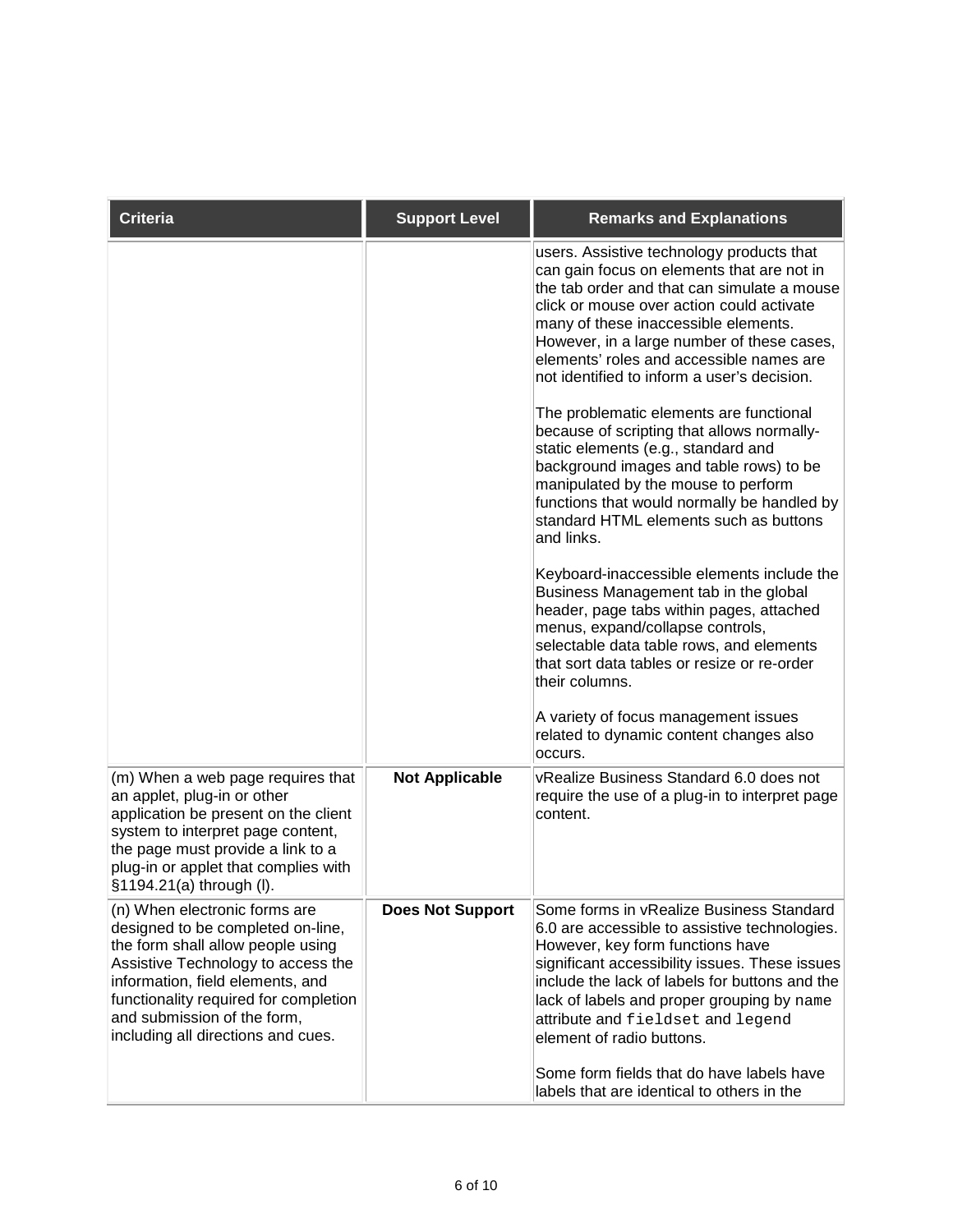| <b>Criteria</b>                                                                                                                        | <b>Support Level</b>    | <b>Remarks and Explanations</b>                                                                                                                                                                                                                                                       |
|----------------------------------------------------------------------------------------------------------------------------------------|-------------------------|---------------------------------------------------------------------------------------------------------------------------------------------------------------------------------------------------------------------------------------------------------------------------------------|
|                                                                                                                                        |                         | same form. Therefore, they cannot be<br>reliably distinguished from one another. A<br>few form fields such as the Pagination and<br>Display Results fields in data tables have<br>label elements, but they are empty of text.                                                         |
|                                                                                                                                        |                         | A variety of simulated form controls are also<br>lused in vRealize Business Standard 6.0.<br>Their accessibility issues related to the lack<br>of textual equivalents and keyboard<br>accessibility have been discussed above in<br>§1194.22 paragraphs (a) and (I),<br>respectively. |
| (o) A method shall be provided that<br>permits users to skip repetitive<br>navigation links.                                           | <b>Does Not Support</b> | vRealize Business Standard 6.0 does not<br>provide a method to skip repetitive<br>navigation links. No skip link is provided,<br>and the inline frames in which the main<br>content is rendered do not provide unique<br>title attributes.                                            |
| (p) When a timed response is<br>required, the user shall be alerted<br>and given sufficient time to indicate<br>more time is required. | <b>Does Not Support</b> | vRealize Business Standard 6.0 does not<br>alert users prior to forcing logout due to<br>inactivity.                                                                                                                                                                                  |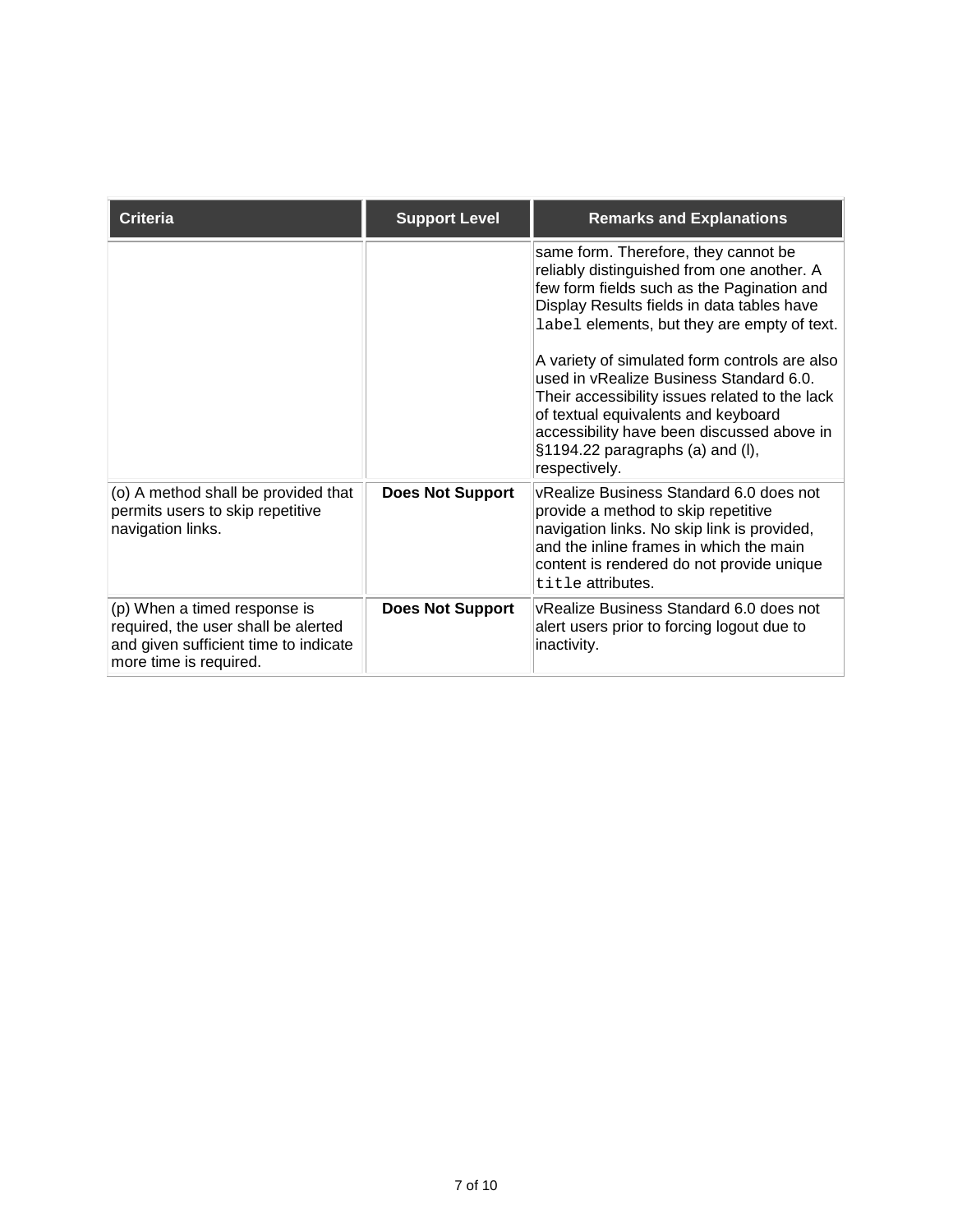#### **§ 1194.31 Functional Performance Criteria**

<span id="page-7-0"></span>

| <b>Criteria</b>                                                                                                                                                                                                                                                                                                                     | <b>Support Level</b>                      | <b>Remarks and Explanations</b>                                                                                                                                                                                                                                                                                                                                                                                                                                                                                                                                                                                                                                                                                                                                                                                                                                                                                                                                                                                                                                                                                                                                                                                                |
|-------------------------------------------------------------------------------------------------------------------------------------------------------------------------------------------------------------------------------------------------------------------------------------------------------------------------------------|-------------------------------------------|--------------------------------------------------------------------------------------------------------------------------------------------------------------------------------------------------------------------------------------------------------------------------------------------------------------------------------------------------------------------------------------------------------------------------------------------------------------------------------------------------------------------------------------------------------------------------------------------------------------------------------------------------------------------------------------------------------------------------------------------------------------------------------------------------------------------------------------------------------------------------------------------------------------------------------------------------------------------------------------------------------------------------------------------------------------------------------------------------------------------------------------------------------------------------------------------------------------------------------|
| (a) At least one mode of operation<br>and information retrieval that does<br>not require user vision shall be<br>provided, or support for Assistive<br>Technology used by people who<br>are blind or visually impaired shall<br>be provided.                                                                                        | <b>Does Not Support</b>                   | vRealize Business Standard 6.0<br>presents serious accessibility issues<br>for users who are blind or visually<br>impaired. Please refer to the technical<br>paragraphs of \$1194.22 for details.                                                                                                                                                                                                                                                                                                                                                                                                                                                                                                                                                                                                                                                                                                                                                                                                                                                                                                                                                                                                                              |
| (b) At least one mode of operation<br>and information retrieval that does<br>not require visual acuity greater<br>than 20/70 shall be provided in<br>audio and enlarged print output<br>working together or independently,<br>or support for Assistive Technology<br>used by people who are visually<br>impaired shall be provided. | <b>Supports with</b><br><b>Exceptions</b> | vRealize Business Standard 6.0 does<br>not require visual acuity greater than<br>20/70 and supports assistive<br>technologies such as screen<br>magnification.<br>Most of the relevant issues have been<br>discussed in the technical paragraphs<br>of §1194.22. Paragraph (c) describes<br>the reliance on color to indicate<br>selection and meaning, while<br>paragraph (d) describes the extensive<br>use of CSS background images to<br>render meaningful active and static<br>elements. Some users with low vision<br>change certain color-related settings<br>at the OS or browser level. Under<br>such settings, the specifications of<br>color and the visual display of<br>background images are removed from<br>pages. This makes selection difficult<br>to discern visually, and users may be<br>unaware of the presence and visually<br>implied meaning of the missing<br>background images.<br>One additional issue that is more<br>functional in nature involves<br>insufficient color contrast. The non-<br>current tabs in the global header do<br>not provide sufficient contrast. nor do<br>a small number of buttons.<br>Another issue is that many elements<br>do not display keyboard focus<br>visually. |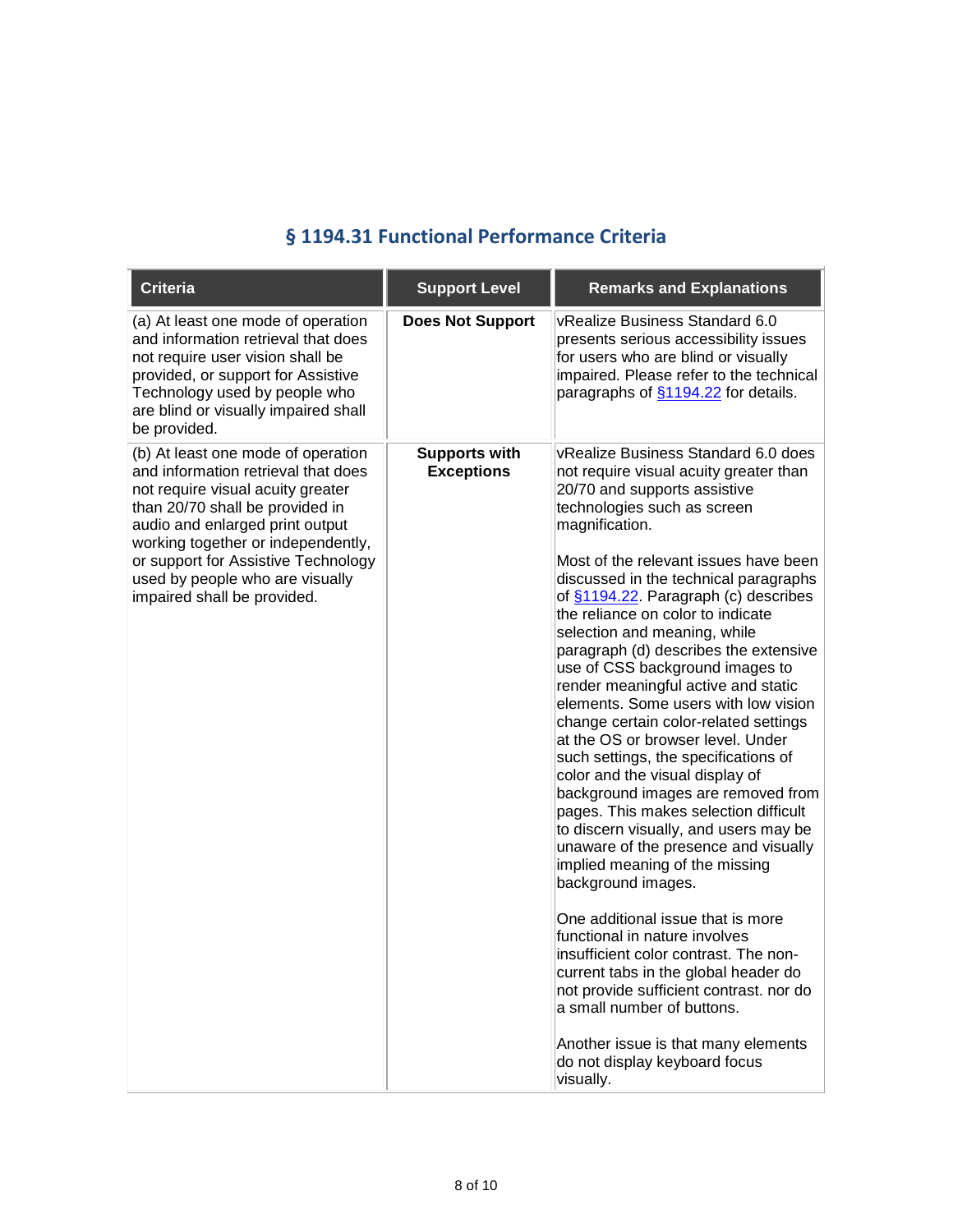| <b>Criteria</b>                                                                                                                                                                                                                                              | <b>Support Level</b>    | <b>Remarks and Explanations</b>                                                                                                                                                                                                                                                                                                                                                                                                                                                                                                                                                                                                                                                                                                                                                                                                                                    |
|--------------------------------------------------------------------------------------------------------------------------------------------------------------------------------------------------------------------------------------------------------------|-------------------------|--------------------------------------------------------------------------------------------------------------------------------------------------------------------------------------------------------------------------------------------------------------------------------------------------------------------------------------------------------------------------------------------------------------------------------------------------------------------------------------------------------------------------------------------------------------------------------------------------------------------------------------------------------------------------------------------------------------------------------------------------------------------------------------------------------------------------------------------------------------------|
| (c) At least one mode of operation<br>and information retrieval that does<br>not require user hearing shall be<br>provided, or support for Assistive<br>Technology used by people who<br>are deaf or hard of hearing shall be<br>provided                    | <b>Supports</b>         | VRealize Business Standard 6.0 does<br>not produce audio.                                                                                                                                                                                                                                                                                                                                                                                                                                                                                                                                                                                                                                                                                                                                                                                                          |
| (d) Where audio information is<br>important for the use of a product,<br>at least one mode of operation and<br>information retrieval shall be<br>provided in an enhanced auditory<br>fashion, or support for assistive<br>hearing devices shall be provided. | <b>Supports</b>         | vRealize Business Standard 6.0 does<br>not produce audio.                                                                                                                                                                                                                                                                                                                                                                                                                                                                                                                                                                                                                                                                                                                                                                                                          |
| (e) At least one mode of operation<br>and information retrieval that does<br>not require user speech shall be<br>provided, or support for Assistive<br>Technology used by people with<br>disabilities shall be provided.                                     | <b>Supports</b>         | vRealize Business Standard 6.0 does<br>not require user speech.                                                                                                                                                                                                                                                                                                                                                                                                                                                                                                                                                                                                                                                                                                                                                                                                    |
| (f) At least one mode of operation<br>and information retrieval that does<br>not require fine motor control or<br>simultaneous actions and that is<br>operable with limited reach and<br>strength shall be provided.                                         | <b>Does Not Support</b> | vRealize Business Standard 6.0<br>poses major barriers to persons with<br>mobility impairments.<br>Many tasks require the use of the<br>mouse for simulated controls that are<br>not in the tab order and are available<br>only by mouse click. Content that is<br>only available within tooltips for charts<br>and graphs requires the use of the<br>mouse for a rollover action. Users<br>who are unable to operate a mouse or<br>equivalent device are unable to<br>perform these tasks.<br>As described in \$1194.22 paragraph<br>(I), vRealize Business Standard 6.0 is<br>effectively inaccessible from the<br>keyboard. Further, as described in<br>§1194.22 paragraphs (a) and (n),<br>accessible names and roles are not<br>provided for most active elements,<br>particularly for buttons and simulated<br>controls.<br>Additionally, the lack of visual |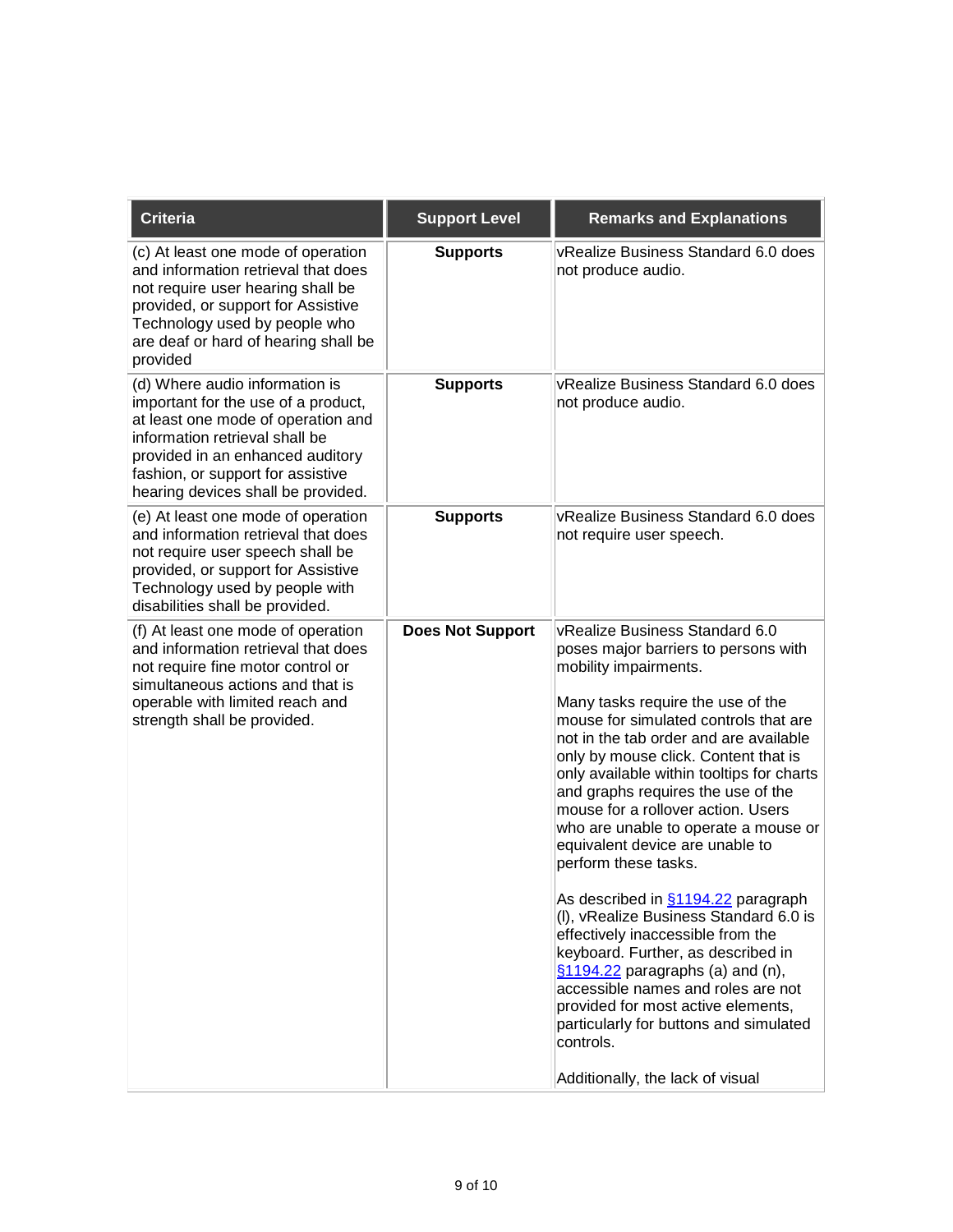<span id="page-9-0"></span>

| <b>Criteria</b> | <b>Support Level</b> | <b>Remarks and Explanations</b>                                                                                                                                                                                                                                                                                  |
|-----------------|----------------------|------------------------------------------------------------------------------------------------------------------------------------------------------------------------------------------------------------------------------------------------------------------------------------------------------------------|
|                 |                      | keyboard focus on many active<br>elements combined with these other<br>major barriers makes it impossible to<br>use the application with speech input<br>software. This all but requires the use<br>of a pointing device or the very<br>cumbersome mouse emulation<br>support by some assistive<br>technologies. |